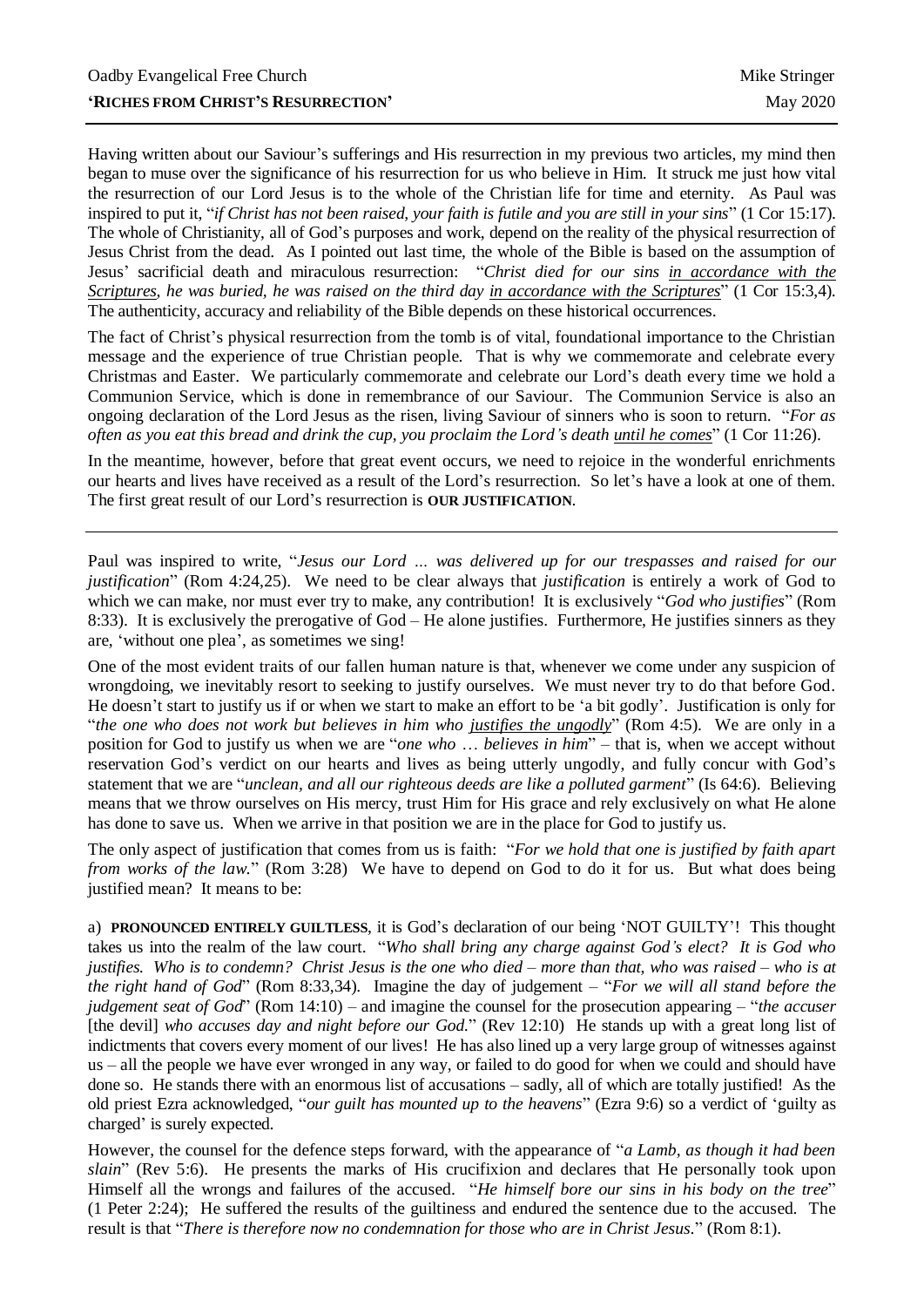Once He has presented this defence, the judge pronounces, in the strongest possible terms, that the accused is unequivocally NOT GUILTY! The grounds of that verdict are because they "*have now been justified by his blood*" (Rom 5:9), and that is then fully confirmed by the Lamb who was slain being "*raised for our justification*". The Lord Jesus was raised so that, just as the Old Testament priest took the blood of sacrifice into the Holy of Holies on the Day of Atonement, so the risen Saviour "*entered once for all into the holy places, not by means of the blood of goats and calves, but by means of his own blood, thus securing an eternal redemption.*" (Heb 9:12). He could never have done that for us had He remained a prisoner to death!

So our justification from the guilt of our sin depends on both the death and resurrection of the Lord Jesus Christ. In fact, His resurrection confirms that the sufferings of His atoning death completely satisfy the demands of divine justice on our behalf. As Paul was inspired to put it, when preaching in the synagogue at Pisidian Antioch, "*Let it be known to you therefore, brothers, that through this man forgiveness of sins is proclaimed to you, and by him everyone who believes is freed from everything from which you could not be freed by the law of Moses.*" (Acts 13:32–39). Almost all other translations have '*justified'* instead of the ESV '*freed'*. I think that that makes the verse much more 'powerful': "*everyone who believes is justified from everything you could not be justified from by the law of Moses.*" (NIV)

Being justified by God the Father, on the basis of the death and resurrection of His Son, means that we are considered guiltless and free from condemnation. "*Since, therefore, we have now been justified by his blood, much more shall we be saved by him from the wrath of God. For if while we were enemies we were reconciled to God by the death of his Son, much more, now that we are reconciled, shall we be saved by his life,*" (Rom 5:9,10). So we can, with full assurance, "*wait for his Son from heaven, whom he raised from the dead, Jesus who delivers us from the wrath to come.*" (1 Thess 1:10). As the old saying has it, 'To be *JUSTIFIED* is to appear in God eyes *JUST AS IF I'D* never sinned'!

One of the most important features, that we must really hold to as strongly as we can, is that our justification cannot be a matter of 'more-or-less'. We are either justified or we are not! There is not the slightest hint in Scripture that God only partially justifies sinners. To go back to our law court illustration, a verdict of partly or almost 'not guilty' is of little reassurance! When God justifies the sinner, on the grounds of His Son's allsufficient sufferings and glorious resurrection, he or she is justified entirely, completely. We can't be a bit more justified tomorrow than we are today. Nor can our justified status in God's eyes ever diminish. God never justifies sinners and then 'un-justifies' them – "*since we have been justified by faith, we have peace with God through our Lord Jesus Christ*" (Rom 5:1): it is a done deal!

This "*peace with God*" produces the *"peace of God, which surpasses all understanding, [and] will guard your hearts and your minds in Christ Jesus*" (Phil 4:7), even during a Covid-19 pandemic. Whether we succumb to this disease, or some other condition, if we know the Lord Jesus Christ as Saviour we shall always be able to rely on the fact that we have been, and are, justified by God. It is His work based on the fullness of the satisfactory sacrifice of Jesus Christ and does not depend on us.

I do trust that you have such confidence in God our heavenly Father and in His risen Son. If so, you can sing with full confidence:

| The price is paid    |
|----------------------|
| See Satan flee away  |
| For Jesus crucified  |
| Destroys his power   |
| No more to pay       |
| Let accusation cease |
| In Christ there is   |
| No condemnation now. |
|                      |

Well might we include, 'The price is paid, Alleluia, amazing grace', for which we can never thank God enough.

However, that is not all there is to say about justification. All illustrations have their limitations, but this is the best I can think of just now. We have seen the accused sinner pronounced not guilty, but let's imagine that, although he or she now has the luxury of being considered innocent under God's law, they nevertheless have no money, no home to go to, nothing to eat, nothing to wear except what they stand up in. Yes they are entirely innocent but utterly impoverished. Then the Judge, the God and Father of our Lord Jesus Christ proclaims, 'I am going to make you fabulously rich!' That is where the second part of justification comes in. The person pronounced innocent is then

b) **PROCLAIMED PERFECTLY RIGHTEOUS**. It is the realisation of this that was the cause of overflowing joy for the prophet Isaiah: "*I will greatly rejoice in the Lord; my soul shall exult in my God, for he has clothed*